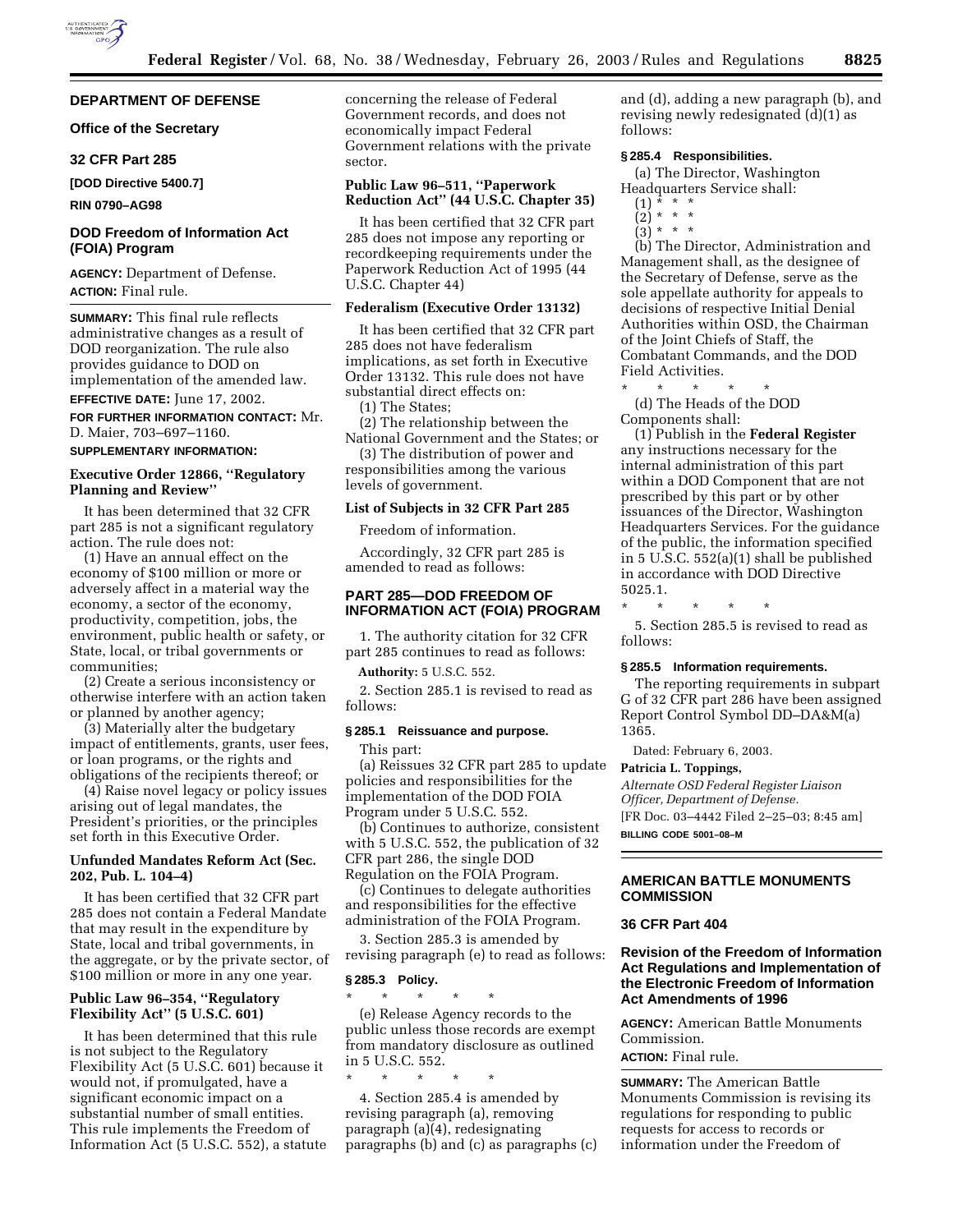Information Act (FOIA). These regulations update and amplify the Commission's current regulations.

**DATES:** Effective February 26, 2003.

**FOR FURTHER INFORMATION CONTACT:** Mr. Thomas R. Sole, Freedom of Information Officer, American Battle Monuments Commission or Ms. Martha Sell, Freedom of Information Act Representative, Courthouse Plaza II, Suite 500, 2300 Clarendon Blvd., Arlington, VA 22202 or by telephone at 703–696–6897.

**SUPPLEMENTARY INFORMATION:** This rule replaces 36 CFR Parts 404 and 405. It updates Commission addresses, organizational information, and fee schedule and explicitly incorporates electronic format information as within the scope of covered information consistent with the Electronic Freedom of Information Act of 1996 (Pub. L. 104– 231).

#### **List of Subjects in 36 CFR Part 404**

Freedom of information.

For the reasons stated in the preamble, the American Battle Monuments Commission amends Chapter IV of title 36 of the Code of Federal Regulations as follows:

1. Part 404 is revised to read as follows:

## **PART 404—PROCEDURES AND GUIDELINES FOR COMPLIANCE WITH THE FREEDOM OF INFORMATION ACT**

# Sec.<br>404.1 404.1 General.<br>404.2 Authorit

- 404.2 Authority and functions.<br>404.3 Organization
- 404.3 Organization.<br>404.4 Access to info
- Access to information.
- 404.5 Inspection and copying.<br>404.6 Definitions.
- Definitions.
- 404.7 Fees to be charged—general.<br>404.8 Fees to be charged—categori
- Fees to be charged—categories of requesters.
- 404.9 Miscellaneous fee provisions.
- 404.10 Waiver or reduction of charges.

**Authority:** 5 U.S.C. 552.

#### **§ 404.1 General.**

This information is furnished for the guidance of the public and in compliance with the requirements of section 552 of Title 5, United States Code, as amended.

### **§ 404.2 Authority and functions.**

The general functions of the American Battle Monuments Commission, as provided by statute, 36 U.S.C. Section 2101, *et seq.,* are to build and maintain suitable memorials commemorating the service of American Armed Forces and to maintain permanent American military cemeteries in foreign countries.

#### **§ 404.3 Organization.**

(a) The brief description of the central organization of the American Battle Monuments Commission follows:

(1) The Commission is composed of not more than 11 members appointed by the President.

(2) The day to day operation of the Commission is under the direction of a Secretary appointed by the President.

(3) Principal Officials include the Executive Director, Director of Finance, Director of Procurement and Contracting, Director of Engineering, Maintenance, and Operations and Director of Personnel and Administration.

(4) The Commission also creates temporary offices when tasked with major additional responsibilities not of a permanent nature.

(b) Locations. (1)The principal offices of the American Battle Monuments Commission are located at Courthouse Plaza II, Suite 500, 2300 Clarendon Boulevard, Arlington, VA 22201. Persons desiring to visit offices or employees of the American Battle Monuments Commission should write or telephone ahead (703–696–6897 or 703–696–6895) to make an appointment.

(2) Field offices are located in Paris, France; Rome, Italy; Manila, Republic of the Philippines; the Republic of Panama; and Mexico City, Mexico.

#### **§ 404.4 Access to information.**

(a) The American Battle Monuments Commission makes available information pertaining to Commission matters within the scope of 5 U.S.C. 552(a)(2) by publishing them electronically at the ABMC home page at *http://www.abmc.gov.*

(b) The ABMC FOIA Officer is responsible for acting on all initial requests. Individuals wishing to file a request under the Freedom of Information Act (FOIA) should address their request in writing to the FOIA Officer, American Battle Monuments Commission, Courthouse Plaza II, Suite 500, 2300 Clarendon Boulevard, Arlington, VA 22201 (telephone 703– 696–6897 or 703–696–6895). Requests for information shall be as specific as possible.

(c) Upon receipt of any request for information or records, the FOIA Officer will determine within 20 days (excepting Saturdays, Sundays and legal public holidays) after the receipt of such request whether it is appropriate to grant the request and will immediately provide written notification to the person making the request. If the request is denied, the written notification to the person making the request shall include

the names of the individuals who participated in the determination, the reasons for the denial, and a notice that an appeal may be lodged within the American Battle Monuments Commission. (Receipt of a request as used herein means the date the request is received in the office of the FOIA Officer.)

(d) Expedited processing. (1) Requests and appeals will be taken out of order and given expedited treatment whenever it is determined that they involve:

(i) Circumstances in which the lack of expedited treatment could reasonably be expected to pose an imminent threat to the life or physical safety of an individual;

(ii) An urgency to inform the public about an actual or alleged federal government activity, if made by a person primarily engaged in disseminating information;

(iii) The loss of substantial due process rights; or

(iv) A matter of widespread and exceptional media interest in which there exist possible questions about the government's integrity which effect public confidence.

(2) A request for expedited processing may be made at the time of the initial request for records or at any later time.

(3) A requester who seeks expedited processing must submit a statement, certified to be true and correct to the best of that person's knowledge and belief, explaining in detail the basis for requesting expedited processing. For example, a requester within the category described in paragraph (d)(1)(ii) of this section, if not a full-time member of the news media, must establish that he or she is a person whose main professional activity or occupation is information dissemination, though it need not be his or her sole occupation. A requester within the category  $(d)(1)(ii)$  of this section also must establish a particular urgency to inform the public about the government activity involved in the request, beyond the public's right to know about government activity generally. The formality of certification may be waived as a matter of administrative discretion.

(4) Within 10 days of its receipt of a request for expedited processing, ABMC will decide whether to grant it and will notify the requester of the decision. If a request for expedited treatment is granted, the request will be given priority and will be processed as soon as practicable. If a request for expedited processing is denied, any appeal of that decision will be acted on expeditiously.

(e) Appeals shall be set forth in writing within 30 days of receipt of a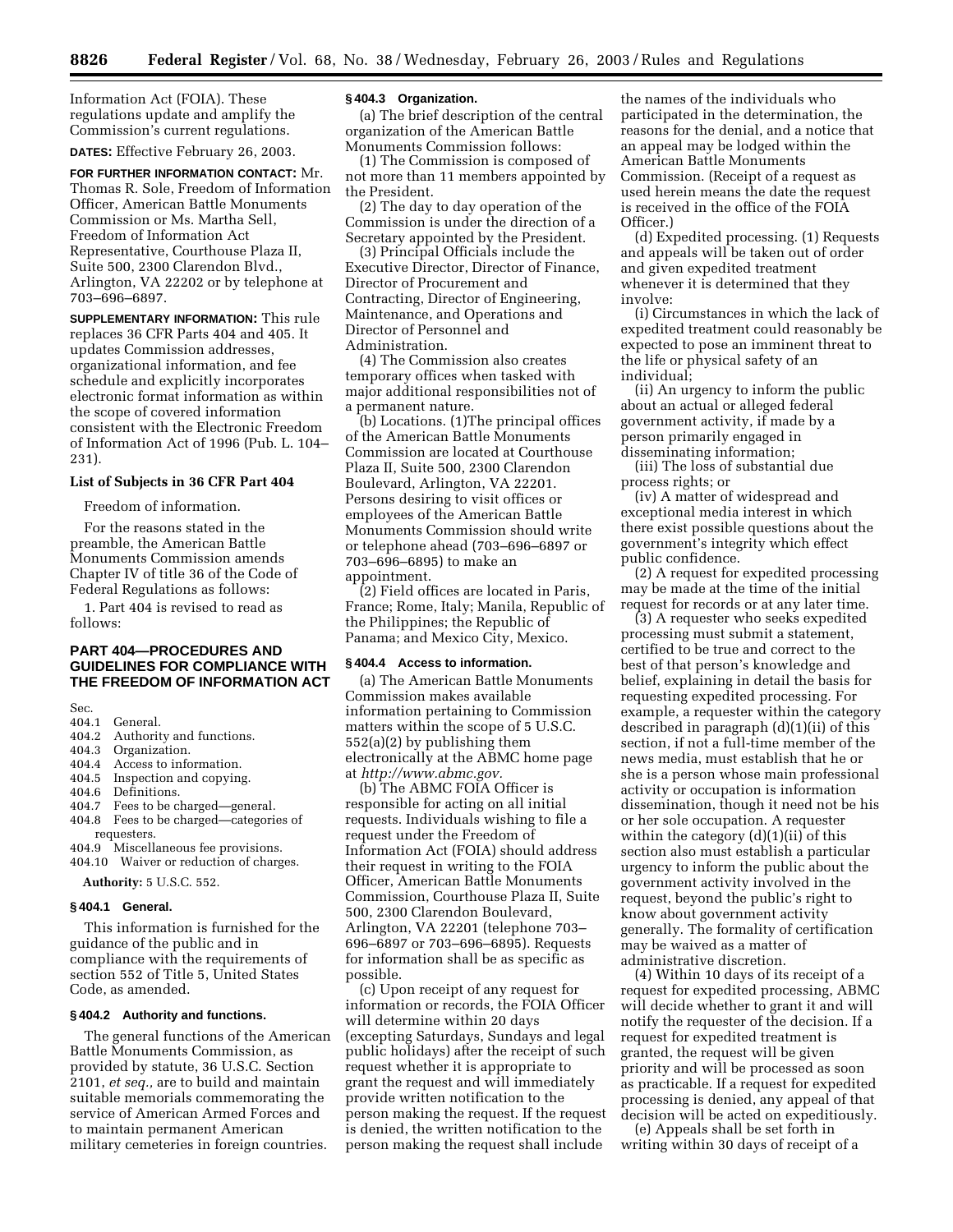denial and addressed to the FOIA Officer at the address specified in paragraph (b) of this section. The appeal shall include a statement explaining the basis for the appeal. Determinations of appeals will be set forth in writing and signed by the Executive Director, or his designee, within 20 days (excepting Saturdays, Sundays, and legal public holidays). If, on appeal, the denial is in whole or in part upheld, the written determination will also contain a notification of the provisions for judicial review and the names of the persons who participated in the determination.

(f) In unusual circumstances, the time limits prescribed in paragraphs (c) and (e) of this section may be extended for not more than 10 days (excepting Saturdays, Sundays, or legal public holidays). Extensions may be granted by the FOIA Officer. The extension period may be split between the initial request and the appeal but in no instance may the total period exceed 10 working days. Extensions will be by written notice to the persons making the request and will set forth the reasons for the extension and the date the determination is expected.

(g) With respect to a request for which a written notice under paragraph (f) of this section extends the time limits prescribed under paragraph (c) of this section, the agency shall notify the person making the request if the request cannot be processed within the time limit specified in paragraph (f) of this section and shall provide the person an opportunity to limit the scope of the request so that it may be processed within that time limit or an opportunity to arrange with the agency an alternative time frame for processing the request or a modified request. Refusal by the person to reasonably modify the request or arrange such an alternative time frame shall be considered as a factor in determining whether exceptional circumstances exist for purposes of 5 U.S.C. 552(a)(6)(C). When ABMC reasonably believes that a requester, or a group of requestors acting in concert, has submitted requests that constitute a single request, involving clearly related matters, ABMC may aggregate those requests for purposes of this paragraph. One element to be considered in determining whether a belief would be reasonable is the time period over which the requests have occurred.

(h) As used herein, but only to the extent reasonably necessary to the proper processing of the particular request, the term unusual circumstances means:

(1) The need to search for and collect the requested records from

establishments that are separated from the office processing the request;

(2) The need to search for, collect, and appropriately examine a voluminous amount of separate and distinct records which are demanded in a single request; or

(3) The need for consultation, which shall be conducted with all practicable speed, with another agency having a substantial interest in the determination of the request or among two or more components of the agency which have a substantial subject matter interest therein.

### **§ 404.5 Inspection and copying.**

When a request for information has been approved pursuant to § 404.4, the person making the request may make an appointment to inspect or copy the materials requested during regular business hours by writing or telephoning the FOIA Officer at the address or telephone number listed in § 404.4(b). Such materials may be copied and reasonable facilities will be made available for that purpose. Copies of individual pages of such materials will be made available at the price per page specified in § 404.7(d); however, the right is reserved to limit to a reasonable quantity the copies of such materials which may be made available in this manner when copies also are offered for sale by the Superintendent of Documents.

#### **§ 404.6 Definitions.**

For the purpose of these regulations: (a) All the terms defined in the Freedom of Information Act apply.

(b) A *statute specifically providing for setting the level of fees for particular types of records* (5 U.S.C. 552(a)(4)(A)(vi)) means any statute that specifically requires a government agency, such as the Government Printing Office (GPO) or the National Technical Information Service (NTIS), to set the level of fees for particular types of records, in order to:

(1) Serve both the general public and private sector organizations by conveniently making available government information;

(2) Ensure that groups and individuals pay the cost of publications and other services that are for their special use so that these costs are not borne by the general taxpaying public;

(3) Operate an information dissemination activity on a selfsustaining basis to the maximum extent possible; or

(4) Return revenue to the Treasury for defraying, wholly or in part, appropriated funds used to pay the cost of disseminating government

information. Statutes, such as the User Fee Statute, which only provide a general discussion of fees without explicitly requiring that an agency set and collect fees for particular documents do not supersede the Freedom of Information Act under section (a)(4)(A)(vi) of that statute.

(c) The term *direct costs* means those expenditures that ABMC actually incurs in searching for and duplicating (and in the case of commercial requesters, reviewing) documents to respond to a FOIA request. Direct costs include, for example, the salary of the employee performing work (the basic rate of pay for the employee plus 16 percent of that rate to cover benefits) and the cost of operating duplicating machinery. Not included in direct costs are overhead expenses such as costs of space, and heating or lighting the facility in which the records are stored.

(d) The term *search* means the process of looking for and retrieving records or information responsive to a request. It includes page-by-page or line-by-line identification of information within records and also includes reasonable efforts to locate and retrieve information from records maintained in electronic form or format. ABMC employees should ensure that searching for material is done in the most efficient and least expensive manner so as to minimize costs for both the agency and the requester. For example, employees should not engage in line-by-line search when merely duplicating an entire document would prove the less expensive and quicker method of complying with a request. Search should be distinguished, moreover, from review of material in order to determine whether the material is exempt from disclosure (see paragraph (f) of this section).

(e) The term *duplication* means the making of a copy of a document, or of the information contained in it, necessary to respond to a FOIA request. Such copies can take the form of paper, microform, audio-visual materials, or electronic records (*e.g.*, magnetic tape or disk), among others. The requester's specified preference of form or format of disclosure will be honored if the record is readily reproducible in that format.

(f) The term *review* refers to the process of examining documents located in response to a request that is for a commercial use (*see* paragraph (g) of this section) to determine whether any portion of any document located is permitted to be withheld. It also includes processing any documents for disclosure, *e.g.*, doing all that is necessary to excise them and otherwise prepare them for release. Review does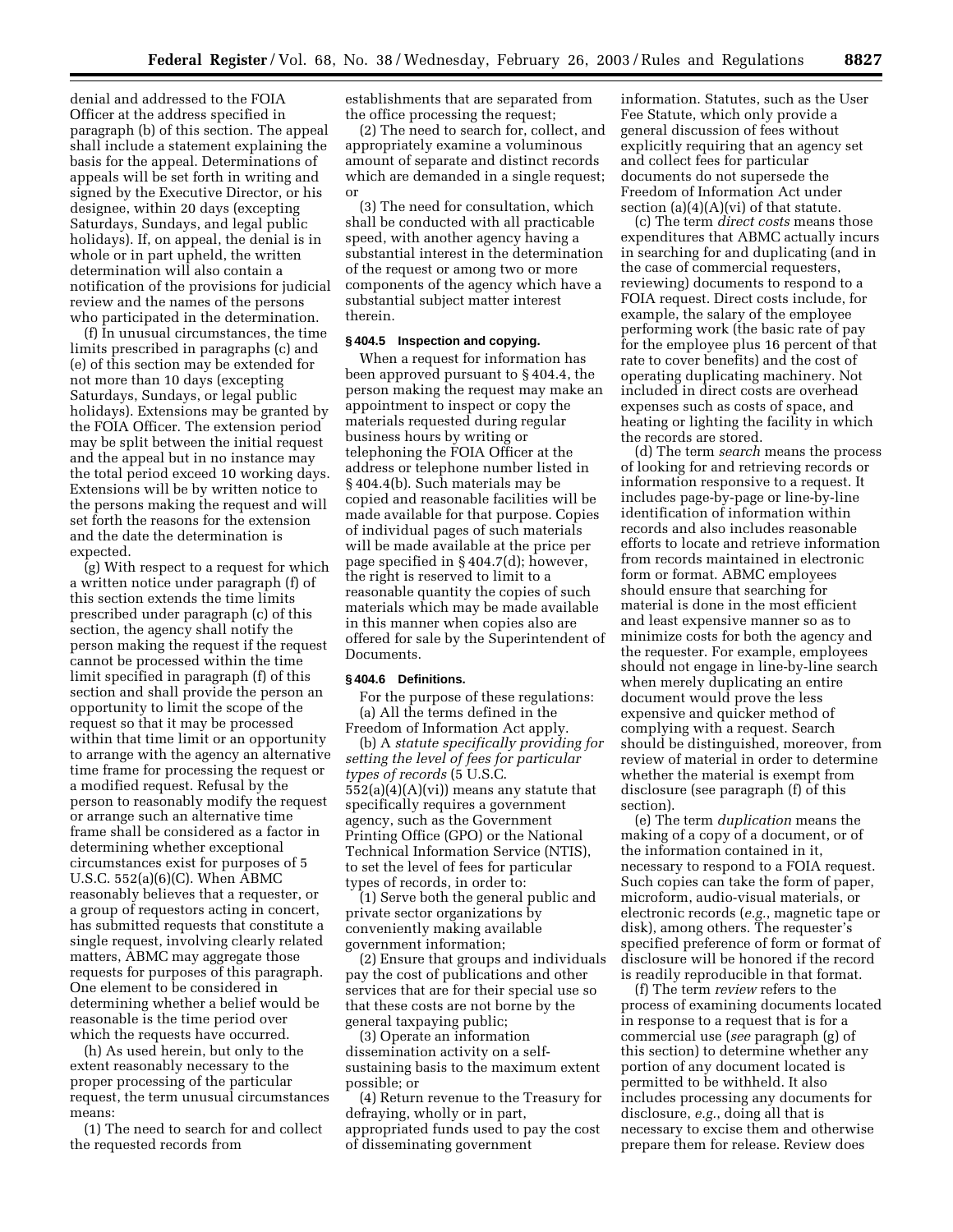not include time spent resolving general legal or policy issues regarding the application of exemptions.

(g) The term *commercial use request* refers to a request from or on behalf of one who seeks information for a use or purpose that furthers the commercial, trade, or profit interests of the requester or the person on whose behalf the request is made. In determining whether a requester properly belongs in this category, ABMC must determine the use to which a requester will put the documents requested. Moreover, where an ABMC employee has reasonable cause to doubt the use to which a requester will put the records sought, or where that use is not clear from the request itself, the employee should seek additional clarification before assigning the request to a specific category.

(h) The term *educational institution* refers to a preschool, a public or private elementary or secondary school, an institution of graduate higher education, an institution of undergraduate higher education, an institution of professional education, or an institution of vocational education, that operates a program or programs of scholarly research.

(i) The term *non-commercial scientific institution* refers to an institution that is not operated on a commercial basis (as that term is referenced in paragraph (g) of this section), and that is operated solely for the purpose of conducting scientific research the results of which are not intended to promote any particular product or industry.

(j) The term *representative of the news media* refers to any person actively gathering news for an entity that is organized and operated to publish or broadcast news to the public. The term news means information that is about current events or that would be of current interest to the public. Examples of news media entities include television or radio stations broadcasting to the public at large, and publishers of periodicals (but only in those instances when they can qualify as disseminators of news) who make their products available for purchase or subscription by the general public. These examples are not intended to be all-inclusive. Moreover, as traditional methods of news delivery evolve (*e.g.*, electronic dissemination of newspapers through telecommunications services), such alternative media would be included in this category. In the case of freelance journalists, they may be regarded as working for a news organization if they can demonstrate a solid basis for expecting publication through that organization, even though not actually employed by it. A publication contract

would be the clearest proof, but ABMC may also look to the past publication record of a requester in making this determination.

#### **§ 404.7 Fees to be charged—general.**

ABMC shall charge fees that recoup the full allowable direct costs it incurs. Moreover, it shall use the most efficient and least costly methods to comply with requests for documents made under the FOIA. When documents that would be responsive to a request are maintained for distribution by agencies operating statutory-based fee schedule programs (see definition in § 404.6(b)), such as the NTIS, ABMC should inform requesters of the steps necessary to obtain records from those sources.

(a) *Manual searches for records.* ABMC will charge at the salary rate(s) (*i.e.*, basic pay plus 16 percent) of the employee(s) making the search.

(b) *Computer searches for records.* ABMC will charge at the actual direct cost of providing the service. This will include the cost of operating the central processing unit (CPU) for that portion of operating time that is directly attributable to searching for records responsive to a FOIA request and operator/programmer salary apportionable to the search.

(c) *Review of records.* Only requesters who are seeking documents for commercial use may be charged for time spent reviewing records to determine whether they are exempt from mandatory disclosure. Charges may be assessed only for the initial review; *i.e.*, the review undertaken the first time ABMC analyzes the applicability of a specific exemption to a particular record or portion of a record. Records or portions of records withheld in full under an exemption that is subsequently determined not to apply may be reviewed again to determine the applicability of other exemptions not previously considered. The costs for such a subsequent review is assessable.

(d) *Duplication of records.* Records will be duplicated at a rate of \$.15 per page. For copies prepared by computer, such as tapes or printouts, ABMC shall charge the actual cost, including operator time, of production of the tape or printout. For other methods of reproduction or duplication, ABMC will charge the actual direct costs of producing the document(s). If ABMC estimates that duplication charges are likely to exceed \$25, it shall notify the requester of the estimated amount of fees, unless the requester has indicated in advance his willingness to pay fees as high as those anticipated. Such a notice shall offer a requester the opportunity to confer with agency

personnel with the object of reformulating the request to meet his or her needs at a lower cost.

(e) *Other charges.* When it elects to charge them, ABMC will recover the full costs of providing services such as:

- (1) Certifying that records are true copies;
- (2) Sending records by special methods such as express mail.
- (3) Eight by ten inch black and white photographs—\$3.75

(4) Eight by ten inch color

photographs—\$5.00

(5) \$1.50 per publication

(6) Video Purchase: The Price of Freedom—\$13.00

(f) Remittances shall be in the form either of a personal check or bank draft drawn on a bank in the United States, or a postal money order. Remittances shall be made payable to the order of the Treasury of the United States and mailed to the FOIA Officer, American Battle Monuments Commission, Courthouse Plaza II, Suite 500, 2300 Clarendon Blvd., Arlington, Virginia 22201

(g) *A receipt for fees paid will be given upon request.* Refund of fees paid for services actually rendered will not be made.

(h) *Restrictions on assessing fees.* With the exception of requesters seeking documents for a commercial use, ABMC will provide the first 100 pages of duplication and the first 2 hours of search time without charge. Moreover, ABMC will not charge fees to any requester, including commercial use requesters, if the cost of collecting a fee would be equal to or greater than the fee itself.

(1) The elements to be considered in determining the cost of collecting a fee are the administrative costs of receiving and recording a requester's remittance, and processing the fee for deposit in the Treasury Department's special account.

(2) For purposes of these restrictions on assessment of fees, the word *pages* refers to paper copies of  $8\frac{1}{2} \times 11$  or 11 x 14. Thus, requesters are not entitled to 100 microfiche or 100 computer disks, for example. A microfiche containing the equivalent of 100 pages or 100 pages of computer printout, does meet the terms of the restriction.

(3) Similarly, the term *search time* in this context has as its basis, manual search. To apply this term to searches made by computer, ABMC will determine the hourly cost of operating the central processing unit and the operator's hourly salary plus 16 percent. When the cost of search (including the operator time and the cost of operating the computer to process a request) equals the equivalent dollar amount of